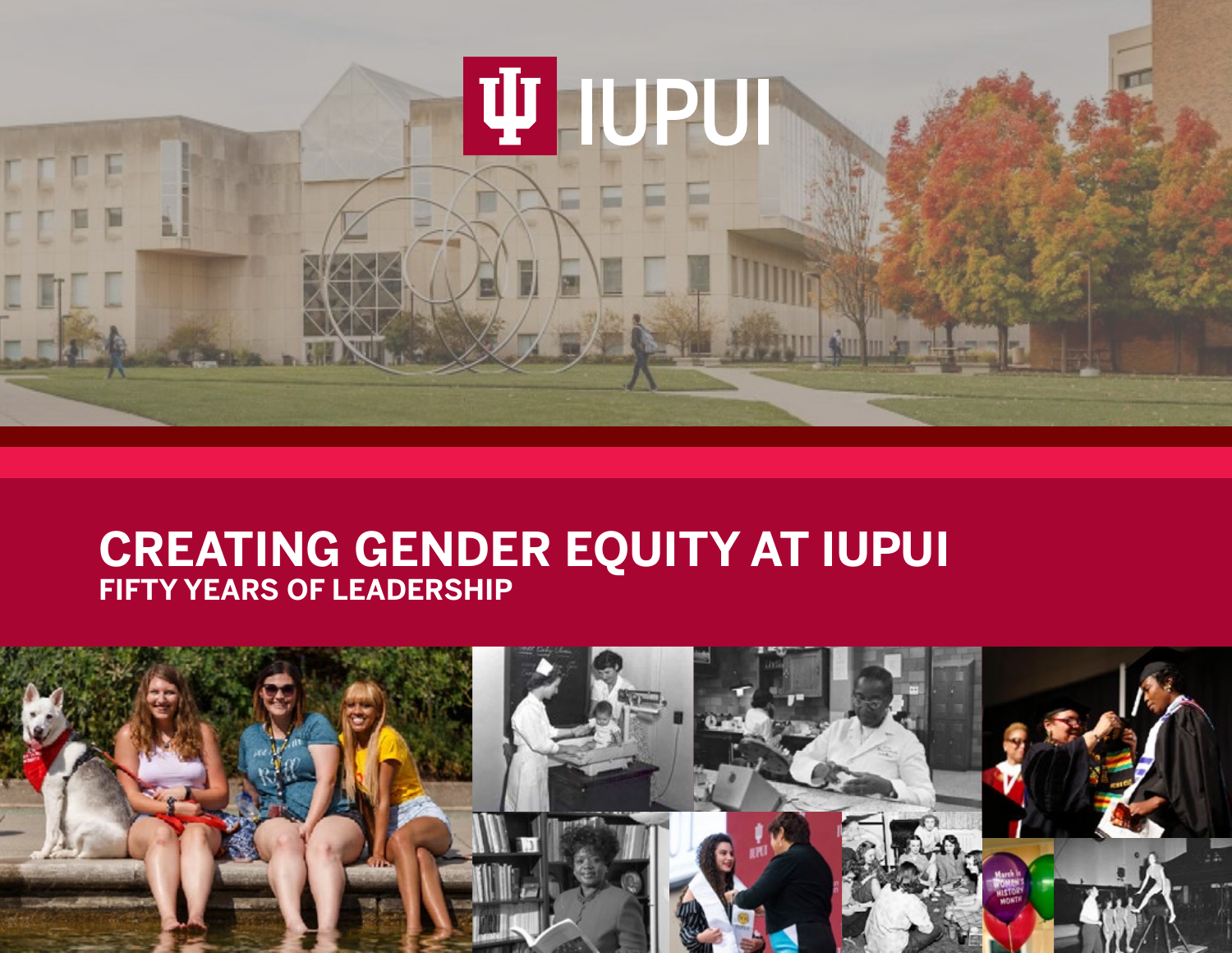"The mission of the IUPUI Office for Women is to build a campus environment that is inclusive of all and to create a climate where all community members can succeed and reach their full potential as faculty, staff, or students."

#### **- Kathleen S. Grove, Director**

# **HISTORY OF GENDER EQUITY AT IUPUI**

Women-identified faculty, staff and students have been a vital part of the life of IUPUI since its creation in 1969.They have been partners and leaders in the development of IUPUI as a modern urban university.

#### **Gender Equity from the beginning**

In 1975, the IUPUI Continuing Education Center for Women opened under the leadership of Maureen Provost as director and Marjorie Leamnson Stonehill, Director of the IUPUI School of Continuing Education. This was a continuing education center that addressed the needs of women who were returning to school as adults and needed financial aid assistance, transfer credit, and workforce preparation. The need for the women's center was based on the increased demand for services as adult women returned in large numbers to higher education as well as the statistic that 58 percent of continuing education enrollees at IUPUI were women. The center was located in a house on the 38<sup>th</sup> Street Campus.

Since the founding of IUPUI in 1969, the campus administration has supported various initiatives to insure gender equity and equal opportunity for women faculty, staff and students. The earliest of these measures was the first IUPUI Commission on Women appointed by Chancellor Maynard Hine and chaired by Professor Frances Dodson Rhome in 1973. The purpose of this commission was to assure that the campus was in alignment with Title IX of the Education Amendments of 1972 that prohibited sex discrimination in federally-funded education.

#### **Continuing Education Center for Women**

The center moved to the downtown campus in 1981 and was

Contact Us Email: women@iupui.edu Phone: 317-278-3600 755 West Michigan Street University Library Indianapolis, IN 46202-5146

guided by Patricia Boer. By the late 1980's the center was closed and its tasks absorbed by he Office of Women's Research and Resources in Cavanaugh Hall. In 1991 the staff was merged into the Women's Studies program.

#### **Task Force on the Status of Women**

The need to address issues of gender equity on campus continued and in 1994, William Plater, Dean of Faculties, and Kathleen Warfel, Faculty Council President, established the Task Force on the Status of Women. The first recommendation of the 1996 Report of the Task Force on the Status of Women was: Establish the IUPUI Office for Women. "We envisioned a future with a permanent and formal campus mechanism to address the status of women faculty, librarians, staff and students and a campus climate which makes IUPUI an institution where women can succeed...."

#### **The Office for Women and the Commission on Women**

The current Office for Women was established in 1996 following this recommendation with funding from an Indiana University Strategic Directions grant. Kathleen Warfel, Professor of Pathology, was named its first director by Chancellor Gerald Bepko. In 1997, the Commission on Women was organized to address concerns in the areas of pay equity, recruitment and retention of women, sexual harassment, childcare needs, campus climate and work/life balance. In 1998, Kathleen Warfel resigned and Kimberly Quaid (de Cordon), Assistant Professor of Medicine and Molecular Genetics, became the director. When the initial grant funding ended in 2000, financial support for the office was assumed by the campus and administration was transferred to the Office for Professional Development.

#### **EX[THE OFFICE FOR WOMEN](https://ofw.iupui.edu/)**

Upon the resignation of Kimberly Quaid in 2001, the position of director was vacant for several years. Staff members of the Office for Professional Development oversaw the activities of the office. These included Sherree Wilson, Director of Multicultural Professional Development, and research assistants, Jeanine Bankey and Annila Muhammed.

In 2004, Kathleen Grove was hired as Director, a parttime position in the Office of Professional Development. Subsequently in 2007, at the 10th anniversary celebration of the Office, Chancellor Charles Bantz announced that the position of director would become a full-time position. In 2008 the Office for Professional Development was closed; however, the Office for Women remained in the portfolio of the Office of Academic Affairs reporting to the Senior Associate Vice Chancellor for Academic Affairs.



#### **Today**

The Office leads campus-wide efforts to ensure gender equity for faculty, staff and students through partnerships with other campus units, programming to address professional development and career strategies, leadership skills workshops, mentoring programs, policy review and analysis, and recognition of excellence through awards and exhibits.

Another Task Force on the Status of Women was organized by Chancellor Nasser Paydar to lead a 20-year review of campus progress towards gender equity. The 2014 Task Force Report on the Status of Women at IUPUI noted progress made on campus and identified challenges remaining.

The report is available at the Office for Women website: <https://ofw.iupui.edu/Research/2014-Task-Force-on-the-Status-of-Women>

**1** 

This publication is made possible by a grant from the Division of Diversity, Equity and Inclusion. Text by Kathleen Grove unless otherwise noted, research by Mary Owen Giorgio, and design by Nicole Powell (NPinspired Design).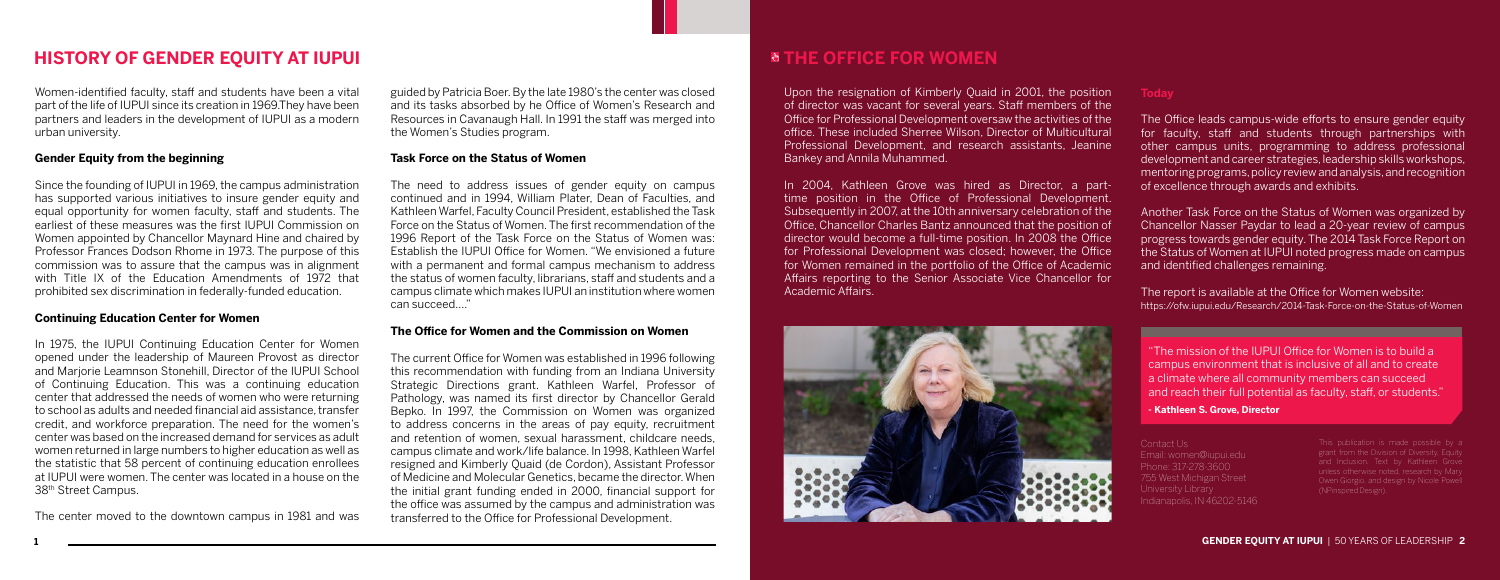#### **[HERRON SCHOOL OF ARTS](https://herron.iupui.edu/galleries/talks/index.html)  [AND DESIGN – Jane Fortune Outstanding Women](https://herron.iupui.edu/galleries/talks/index.html)   [Visiting Artist Lecture](https://herron.iupui.edu/galleries/talks/index.html)**

The Jane Fortune Outstanding Women Visiting Artist Lecture was created in 2007 to bring internationally acclaimed female artists to Indianapolis to share their insights with the school, campus, and Indianapolis communities. The lecture series was funded by a gift from the late Indianapolis philanthropist, author and art historian, Jane Fortune. The talks are hosted annually in the Basile Auditorium at Herron. Past guest speakers have included Audrey Flack, Judy Chicago, María Magdalena Compos-Pons, Faith Ringgold, Carrie Mae Weems, and Paula Scher among others.

The Davis-Sams Distinguished Visiting Professorship is named in honor of Anne Mitchem-Davis, the first African American graduate of Indiana University School of Nursing (1953) and Dr. Lauranne Sams, the first African American faculty member hired (1958). Established in 1999 as part of the School's 85<sup>th</sup> Anniversary Celebration, the Davis-Sams Distinguished Visiting Professorship provides an opportunity for a distinguished leader in nursing to spend 2–3 days consulting with faculty, lecturing to students, and engaging with the larger community.

[https://ofw.iupui.edu/Leadership/Online-Archive-Women-Creating-](https://ofw.iupui.edu/Leadership/Online-Archive-Women-Creating-Excellence-at-IUPUI/Women-Creating-Excellence/lauranne-brown-sams)[Excellence-at-IUPUI/Women-Creating-Excellence/lauranne-brown-sams](https://ofw.iupui.edu/Leadership/Online-Archive-Women-Creating-Excellence-at-IUPUI/Women-Creating-Excellence/lauranne-brown-sams)

[https://ofw.iupui.edu/Leadership/Online-Archive-Women-Creating-](https://ofw.iupui.edu/Leadership/Online-Archive-Women-Creating-Excellence-at-IUPUI/Women-Creating-Excellence/anne-mitchem-davis)[Excellence-at-IUPUI/Women-Creating-Excellence/anne-mitchem-davis](https://ofw.iupui.edu/Leadership/Online-Archive-Women-Creating-Excellence-at-IUPUI/Women-Creating-Excellence/anne-mitchem-davis)



In 2009, for the university's 40<sup>th</sup> anniversary, the Office for Women with funding from the Division of Diversity, Equity and Inclusion and assistance from the University Library created a online archive to highlight and celebrate the significant contributions of women faculty, staff, students, alumnae and community members. It features the biographies of over 100 women who have made significant contributions to the growth and development of IUPUI since 1969 and features photos from the Ruth Lilly Special Collections and Archives. Additional information on the "founding mothers" who helped build the institutions that preceded IUPUI is included as well. Predecessor schools to IUPUI have had a presence in Indianapolis as early as 1879 and feature a strong tradition of women's leadership in important and critical roles .

### **[TOBIAS CENTER FOR LEADERSHIP](https://tobiascenter.iu.edu/conferences/hazelett-forum/index.html)  [EXCELLENCE – Hazlett Forum](https://tobiascenter.iu.edu/conferences/hazelett-forum/index.html)**

Based on IUPUI's campus, the [Tobias Leadership Center](https://tobiascenter.iu.edu) works to engage diverse leaders to meet the challenges of impact, innovation and inclusion. One of its key initiatives is the annual Hazlett Forum, which provides a public arena for knowledgeable and creative speakers to celebrate the achievements of women leaders. It was established by Ambassador Randall L. Tobias to honor the memory of Susie Hazelett, the former Executive Director of the Randall L. Tobias Foundation.

#### **WOMEN CREATING EXCELLENCE AT IUPUI**

In January 2012, the online exhibit was adapted to a multimedia exhibit which was shown in the Cultural Arts Gallery in the Campus Center. The exhibit continues to exist on the Office for Women website:

[https://ofw.iupui.edu/Leadership/Online-Archive-Women-Creating-](https://ofw.iupui.edu/Leadership/Online-Archive-Women-Creating-Excellence-at-IUPUI)[Excellence-at-IUPUI](https://ofw.iupui.edu/Leadership/Online-Archive-Women-Creating-Excellence-at-IUPUI)

In 1976, a few first-year women law students founded the Women's Caucus at what was then the IU School of Law-

Indianapolis at IUPUI.

At the time, women represented about one-third of students entering the law school and their growing numbers represented a dramatic shift in enrollment. Prior to the mid-1970s, the law school typically had only a handful of women in each graduating



class.

Increasing numbers of women in law school represented progress, but they still faced stereotypes. According to Lauran Hansen Dean, J.D.,'79, a Women's Caucus founder and its first president,it wasn't unusual for women to hear that they had taken a spot in law school that could have gone to a man.

**[WOMEN'S CAUCUS OF IU MCKINNEY](https://mckinneylaw.iu.edu/news/releases/2019/10/law-school-womens-caucus-founders-create-lasting-tradition.html)** [SCHOOL OF LAW](https://mckinneylaw.iu.edu/news/releases/2019/10/law-school-womens-caucus-founders-create-lasting-tradition.html) By Alicia Carlson, Writer/Editor, IU Robert H. McKinney School of Law, Office of External Affairs

By the following year, Women's Caucus had 50 student members, published a newsletter, "Caucus Voice," and hosted a successful inaugural "Free to Be Female," conference on October 27, 1977. Women's Caucus continues to be an important part of the IU McKinney community, hosting an annual auction that raises proceeds for Indianapolis-area service organizations.

"Women's Caucus is a vital part of many women's experience in law school," says Cayla Irlbeck, a J.D. candidate (class of 2020) in the IU McKinney School of Law and co-chair of the IU McKinney Women's Caucus. "It provides a platform for women in law school to network with other professional women. We seek to build networks throughout this city and beyond for our members so that each member feels supported and heard."

#### **[IU SCHOOL OF NURSING](https://nursing.iupui.edu/about/diversity/programs/davis-sams/index.shtml)  [The Davis-Sams Visiting Distinguished Professorship](https://nursing.iupui.edu/about/diversity/programs/davis-sams/index.shtml)**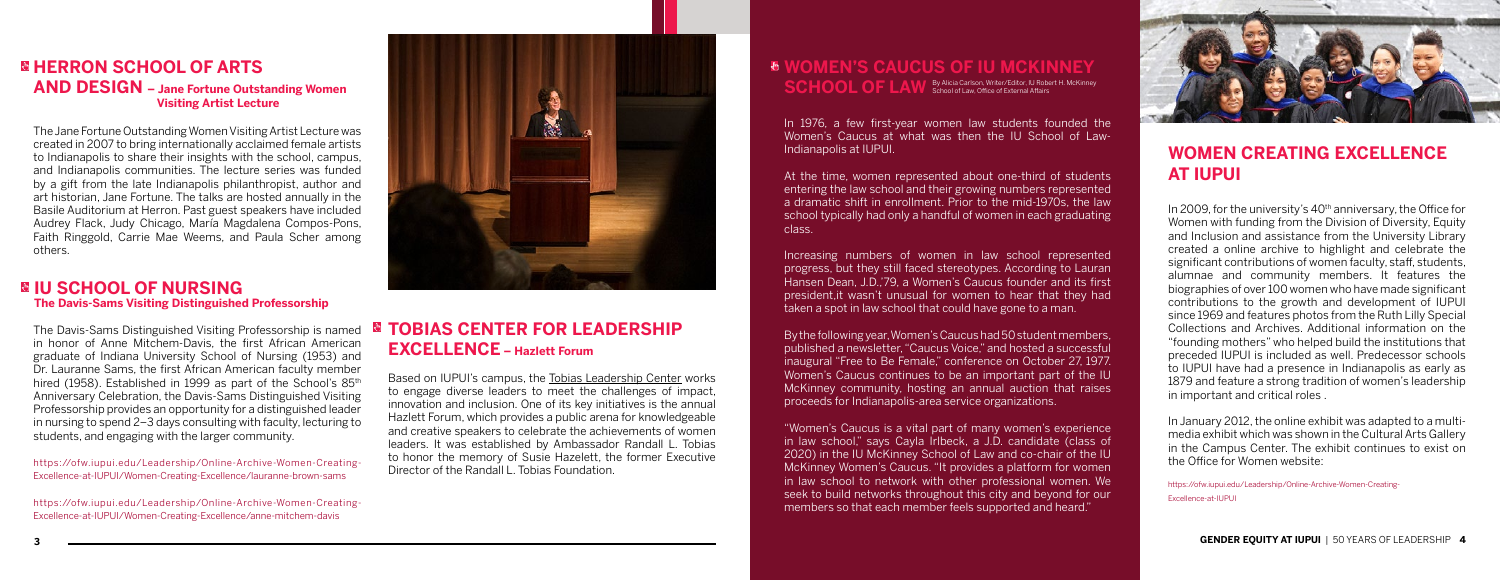CECW moves to IUPUI campus to converted private residence at 1317 W. Michigan Street

"Opportunities for Women Today", an eight-week course, was offered for the first time by the Division of Continuing **Education** 



The IU School of Medicine Women's Advisory Council, was established.

Women's Studies minor created by the School of Liberal Arts

> **10th Anniversary Office for Women** Celebration Luncheon, April 10th, featuring Ora Pescovitz, President and CEO, Riley Hospital for Children.

### **2007**

First dedicated Nursing Mother's **Room** opened on campus in School of Engineering and Technology.

The **Office for Women** was established under the leadership of Kathleen Warfel, Professor of Pathology, IU School of Medicine.

was issued. It recommends the establishment of an **Office for Women and a Commission** on Women

> The new **IUPUI Center for** Young Children had its official opening in August.

In February 2004, Kathleen S. Grove was hired as the director of the IUPUI Office for Women.

Newly constructed, dedicated lactation space spearheaded by the Campus Center and the Office for Women opens in the Campus Center.

New faculty pay equity study completed at request of OFW.

> LGBTQ+ Center opens on campus in Taylor Hall and first director hired

#### **2018**

On August 21, 2018, the Board of Trustees approved a name change for the Women's Studies Program to: Women's. Gender, and Sexuality Studies (WGSS)

# **1972**

Sept. 19 was the official opening of the Continuing Education Center for Women, a two-story building on 38thStreet in order to "provide a home-like atmosphere where women can come for career and education counseling and for continuing education classes..."

A campus-wide Task Force on the

Status of Women was appointed to review data and current conditions for women at IUPUI and make recommendations.

# **2000**

### **2004**

20<sup>th</sup> Anniversary Office for Women Celebration Luncheon, Pacesetter Awards presented to five community women leaders: Tamika Catchings, Olympic Gold-medalist and former Indiana Fever player; Betty Cockrum, CEO, Planned Parenthood of Indiana and Kentucky; Miriam Acevedo Davis, President, La Plaza; Mari Evans, Poet and community activist (posthumous); and Rabbi Sandy Sasso, Beth-El Zedeck congregation and Women4Change.



# **PAST, PRESENT, AND FUTURE.** Timeline of Gender Equity Activities at IUPUI A GLIMPSE OF IUPUI'S

**THE REAL PROPERTY AND** 

#### The Women's Philanthropy Institute

becomes part of the Center on Philanthropy at the IU School of Liberal Arts, IUPUI.



#### **2009**

### **2010**

1999 Key Indicators for the Advancement of Women updated.

Hosted A'Lelia Bundles, "The Story of Madam CJ Walker: Writing My Great-great Grandmother Back into History."

Final Report of the Task Force on the Status of Women **1996**

> The WISE (Women in Science and Engineering) Wing in North Hall is an embedded community on the STEM (science, technology, engineering, math) Floor for first-year female students who are pursuing degrees in the Schools of Engineering & Technology and the School of Science.

#### **2019**

OFW is Co-sponsor inaugural IUPUI Women of Color Luncheon on March 29th at Southeast Community Service Center.

OFW is Co-sponsor and co-chair inaugural IUPUI Women's Conference for 400 employees on August 23rd at the Campus Center.

Sexual Assault Prevention, Intervention and Response (SAPIR) Task Force formed.

#### **2012**

Women Creating Excellence at IUPUI multi-media exhibit created in Campus Center Art Gallery.

#### **2014**

New Task Force on the Status of Women created and prepares report.

### **2015**

Next Generation 2.0 leadership program funded by Academic Affairs and launched by Office for Women

#### **2016**

Receive \$13,000 grant from IU Foundation Women's Philanthropy Council to pilot an Office for Women at the Columbus campus



#### **2017**

In preparation for celebration of IUPUI 40th Anniversary, online archive exhibit created, "Women Creating Excellence at IUPUI"

Campus Multicultural **Center** created and interim director hired.

#### **1975**

#### **1977**

### **1979**

**1994**

# **1997**

#### **2005**

Indiana University-Purdue University Indianapolis Preparing Outstanding Women for Engineering Roles (POWER) Summer Camp at the School of Engineering and Technology is established

### **2006**

Inaugural Hazelett Women in Leadership forum initiated by the IU Tobias Center for Excellence in Leadership, IUPUI Office of the Chancellor and the Office for Women.



# **<sup>2008</sup> <sup>2011</sup>**

Enhanced Mentoring Program with Opportunities for Ways to Excel in Research (**EMPOWER**) co-created by the Office for Women and the Office of the Vice Chancellor for Research.

Advancing Women Mentoring Program co-created by Office for Women and Division of Student Affairs.



Kathleen S. Grove, Director, IUPUI Office for Women

The Committee on Women's Studies was formed.



### **1981**

The Office of Women's Research and Resources was established in Cavanaugh Hall and combined the resources of the Women's Studies Program and the Center for Continuing Education for Women.

#### **1987**

The IUPUI Commission on Women

was established. It served as a volunteer group of faculty, staff and students that formed working groups on various issues including pay equity, child care, sexual harassment, campus climate, recruitment and retention, curriculum and work/life initiatives.

#### **1998**

In September, 1998, Professor Kimberly Quaid was appointed director of the Office for Women.

#### **1999**

Key Indicators for the Advancement of Women from task force report updated.

#### **1973**

Chancellor Maynard Hine appoints first IUPUI Commission on the Status of Women with Professor Frances Dodson Rhome as Chairperson.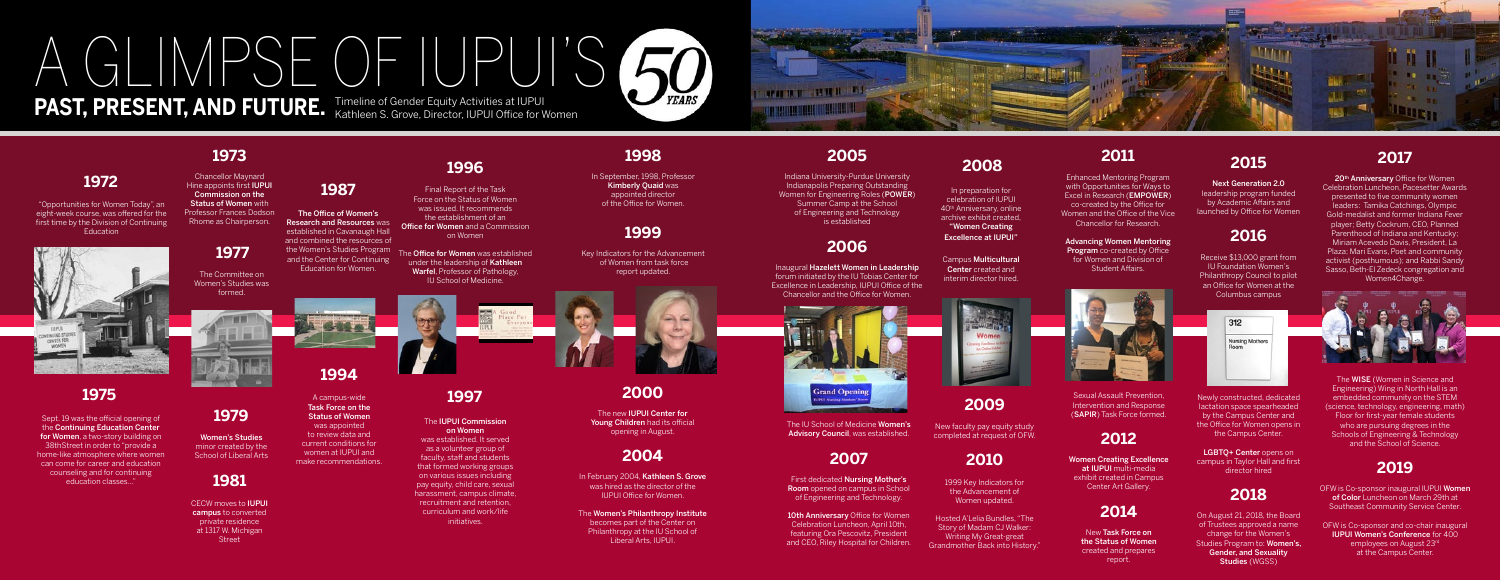# **[PURDUE SCHOOL OF ENGINEERING](https://et.iupui.edu/prospective/undergraduate/women-in-engineering)  [AND TECHNOLOGY AT IUPUI](https://et.iupui.edu/prospective/undergraduate/women-in-engineering)**

The Purdue School of Engineering and Technology at IUPUI has several programs aimed at recruiting women students to the field of engineering and technology. Preparing Outstanding Women for Engineering Roles (POWER) Summer Camp at the School of Engineering and Technology was established in 2005 to encourage women in the  $9<sup>th</sup>$ , 10<sup>th</sup> and  $11<sup>th</sup>$  grade to explore engineering as a career. This week-long residential camp offers young women the opportunity to explore engineering through hands-on experiences and learn about different engineering careers. POWER Senior Academy for 12<sup>th</sup> graders was established in 2017. The WinIT summer camp for high school girls was established to encourage learning about current technologies and exploring technology through hands-on experiences.

Additionally, the school sponsors a student chapter of the Society of Women Engineers. The Society of Women Engineers is a global organization whose mission is to enable women to achieve their full potential in their careers as engineers and leaders.





# **S STUDENT AFRICAN AMERICAN [SISTERHOOD NATIONAL](https://theden.iupui.edu/organization/SAAS)  [ORGANIZATION, INC.](https://theden.iupui.edu/organization/SAAS)**

#### In 1976, a few first-year women law students founded by the students founded by the students founded by the students founded by the students founded by the students founded by the students founded by the students founded b FUN FACT:

The National Center of Excellence (NCoE) in Women's Health is a program of Indiana University School of Medicine Department of Obstetrics and Gynecology. The Center's mission is to improve the health of Indiana women and their families through collaboration, outreach and education. It began in 1997 when Indiana University School of Medicine was awarded support from the U.S. Department of Health and Human Services to become a National Center of Excellence in Women's Health. It is now supported and funded by the School of Medicine and other grants and donations. Ongoing programs include Women's Wellness on Wheels program that reaches women where they work and live to provide free health assessments, including BMI, blood pressure and blood sugar, and programs on women's health. Other programs include an annual symposium on health issues impacting women and families, a workshop on negotiation and leadership skills, and educational forums on the latest gender-specific research and its impact on women's health.

Student African American Sisterhood National is a high school and collegiate nonprofit organization dedicated to supporting the personal and professional development of young women of color. It had its beginnings on the IUPUI campus in 2004- 05 as a grassroots effort to respond to the desires of African American female students to develop a network of academic and personal support. It was founded by Khalilah Shabazz, the Assistant Vice Chancellor for Student Diversity, Equity and Inclusion and Director of the Multicultural Center at IUPUI. It has grown into an 18-chapter national nonprofit organization dedicated to the development of young women of color in the educational pipeline.



# **[SAPIR – SEXUAL ASSAULT](https://sapir.iupui.edu/)  [PREVENTION, INTERVENTION AND](https://sapir.iupui.edu/)  [RESPONSE TASK FORCE](https://sapir.iupui.edu/)**

### **ENATIONAL CENTER OF [EXCELLENCE IN WOMEN'S HEALTH](https://medicine.iu.edu/obgyn/clinical-care/womens-health-center)**

In 2011 all current employees were required to successfully complete an online Sexual Harassment Training module through the Office of Equal Opportunity. During 2011 and 2012 approximately 11,150 faculty, staff, and student employees on the IUPUI and IUPUC campuses completed the training.

Since 2011, the Counseling and Psychological Services, the Dean of Students, the Office for Women, Student Health and Wellness, the Office of Equal Opportunity and IU Police have partnered to create a campus-wide coalition to initiate and coordinate efforts to address sexual assault and intimate partner violence on campus. The task force provides a forum for planning and coordinating primary prevention education for students, faculty and staff; coordination of messaging and dissemination of information; and strategic planning for ongoing prevention, intervention and response efforts. It has broad representation from stakeholders across campus and the local community. The task force meets monthly and helps sponsor campus recognition of Domestic Violence Awareness Month (October), Stalking Awareness Month (January) and Sexual Assault Awareness Month (April). It maintains a website and social media presence and supports the work of the Assistant Director of Interpersonal Violence Prevention and Response.

FUN FACT:

The Great Eight Scholarship was created by eight black women who received their PhD's all in the same year, 2016, from the IU School of Education at IUPUI. It will help fund a graduate student in the doctoral program at the IUPUI School of Education.

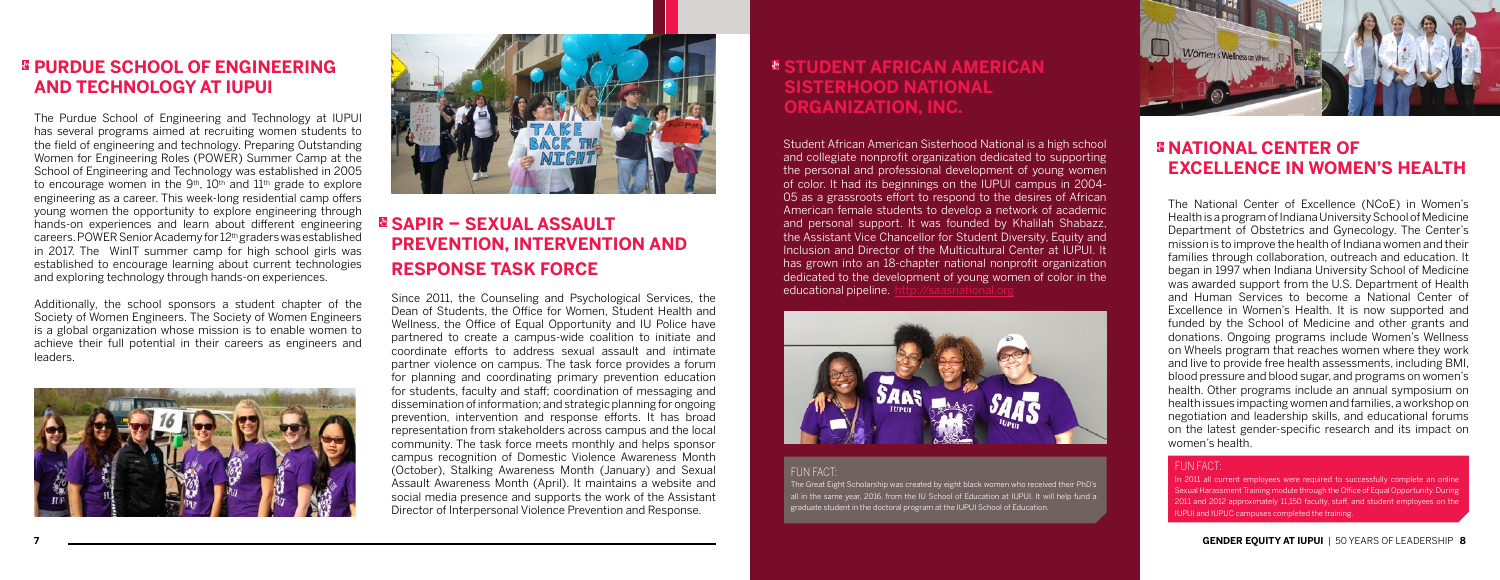#### **[WOMEN'S, GENDER AND SEXUALITY STUDIES](https://liberalarts.iupui.edu/wost/)** By Catherine A. Dobris, Ph.D.Director, Women's, Gender, and Sexuality Studies Program

In 1977 at a time when women's studies programs and departments were being inaugurated throughout the country, an IUPUI subcommittee was formed to evaluate the need for and the creation of a women's studies program on the campus. Two years later, in 1979, a Women's Studies minor was created in the IU School of Liberal Arts, IUPUI. The Program claimed its space during an era that featured the emergence of the discipline itself and has been an important feature of liberal arts programs on the Indianapolis campus for four decades.

Since that time, Women's Studies has established credibility in most major U.S. universities, boasts a roster of rigorous peerreviewed journals, and has expanded into Gender and Sexuality Studies. In a world in which public and private figures challenge everything from the gender binary to the insidiousness of sexual harassment and the perpetuation of rape culture, our evolving field has never been more relevant. The Women's Studies Program at IUPUI, now renamed as Women's, Gender, and Sexuality Studies (WGSS), has thrived.

Currently, we offer an undergraduate and graduate minor, and also a major through the Individualized Major Program. We average 20–35 enrolled students annually. In 2017, we established a chapter of Iota Iota Iota (Triota), a national organization which serves as both an academic club and as an honor society for the field of Women's and Gender Studies.

WGSS brings together faculty and students who explore issues of women, gender and sexuality in their teaching, research and service. Interdisciplinary in nature, our program explores a wide range of issues as seen through these lenses.

#### *Source:*

*Dobris, C.A., Turner, R., & Wilcox, L. (In press, 2019)."We Changed Minds": A History of the Women's Studies Program at Indiana University Purdue University Indianapolis (IUPUI). Andrea Walton, editor. Women at Indiana University: Views of the Past and the Future (Bloomington, IN: Indiana University Press)*



### *[WOMEN'S PHILANTHROPY INSTITUTE](https://philanthropy.iupui.edu/institutes/womens-philanthropy-institute/index.html)*

The seeds from which the Women's Philanthropy Institute grew germinated in 1991 when Sondra Shaw Hardy and Martha Taylor established the National Network of Women as Philanthropists (NNWP) at the University of Wisconsin-Madison. NNWP served as a clearinghouse of information on women's philanthropy. NNWP changed its name to the Women's Philanthropy Institute (WPI) and became incorporated as a free-standing nonprofit in 1997. The Women's Philanthropy Institute became part of the Center on Philanthropy at the IU School of Liberal Arts, IUPUI, in January 2004 and subsequently a part of the IU Lilly School of Philanthropy established in 2012 on the IUPUI campus. The mission of the Institute is to conduct, curate and disseminate research that grows women's philanthropy.

# [WOMEN IN SCIENCE HOUSE](https://science.iupui.edu/womeninscience) By Diana Sims-Harris, Ph.D.,

Director of Student Affairs, School of Science, IUPUI

# **[IU SCHOOL OF MEDICINE WOMEN'S](https://medicine.iu.edu/about/diversity/committees/womens-council)  ADVISORY COUNCIL**

Established in 2006, the Indiana University School of Medicine Women's Advisory Council provides a critical advisory role for the school's efforts to create a culture that promotes faculty vitality and diversity with a particular emphasis on the advancement of women in medicine and science. The Women's Advisory Council works toward an environment where all members of the school community can thrive. In November 2009, the council and the Office of Faculty Advancement and Professional Development received the AAMC Women in Medicine and Science Organizational Leadership Award. In 2012, the Women's Advisory Council was a key partner in creating the proposal for the American Council on Education/Alfred P. Sloan Award for Faculty Career Flexibility. IUSM was one of five U.S. medical schools chosen for the award. Since 2008, the Council has hosted "Stepping Stones of Women in Leadership" programs to highlight the career development journeys of successful women.

The Women in Science House (WISH) was founded in 2005 by the IUPUI School of Science in collaboration with Housing and Residence Life. WISH was created with the goals of increasing female science student recruitment, retention, and graduation, and ultimately, placement in a scientific career. The program addresses a national need for more highly qualified scientists, particularly in disciplines in which women are under represented. The program consists of a residential-based learning community (apartment building with 30 residents), a student council (also a registered student organization), scholarships for all residents, and a variety of workshops and events held throughout the year. Annual programs include the Women in STEM research poster session, Pasta Panel featuring science professionals, etiquette dinner, and WISH Formal.



Associate Professor,Department of Communication Studies IU School of Liberal Arts, IUPUI